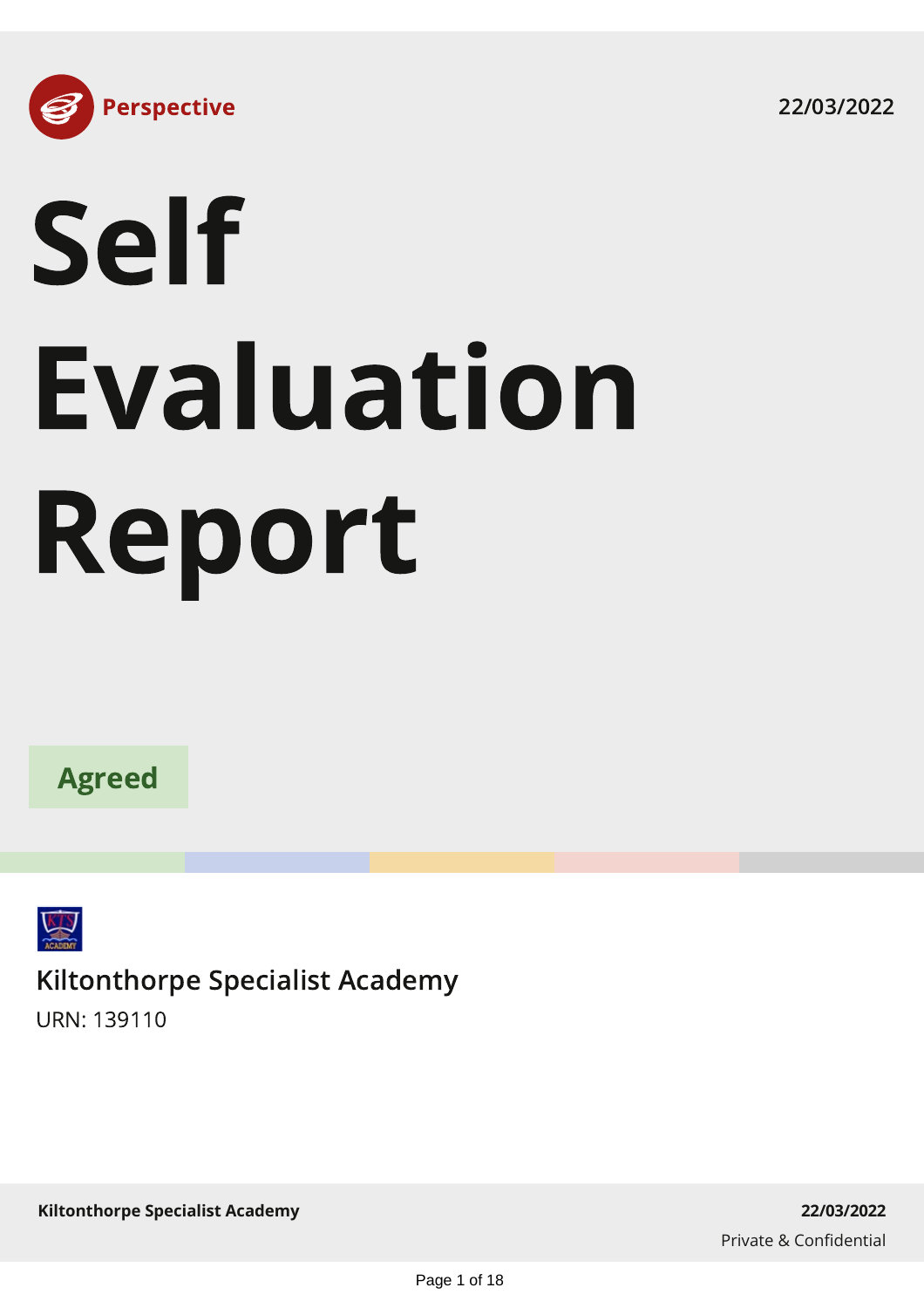# School Context

# BRIEF SUMMARY

Kilton Thorpe Specialist Academy (KTS Academy) is a 4-19 generic specialist academy split over 4 buildings on 2 separate sites and caters for a range of special educational needs and disabilities. The population includes children and young adults with ASC (62%), SLD (26%), PMLD (6%), PD/SLD (4%), SEMH (1%) and MLD (1%). There are 170 pupils on roll (76% boys, 24% girls).

## "Promoting Life Long Learning through Quality of Education, Respect and Equality for All".

KTS Academy is located in a semi-rural location of East Cleveland in the village of Brotton. The school has operated as a standalone academy since December 2012. KTS is a successful school which has continued to evolve and develop its SEND resources over the years. It has an excellent record of high standards of care and educational achievement.

The school originally opened in 1973 as a school for children with MLD, transferring to a special school in 1995. Over the last 10 years the school has undergone a considerable transformation in the development of its buildings and learning environments and also in improving and maintaining a high standard of care and educational standards alongside offering comprehensive support to its families.

The academy operates 4 buildings across 2 sites. The main site houses 125 pupils across 2 buildings. 80 pupils are aged from Reception to Year 7 in one building, and 45 pupils from year 5 to 14 in a separate building. This building is located on our main site and access is via a steep incline. On a separate site approximately 1 km away lies 2 additional buildings - the KTS+ building is home to 15 students, from Year 7 to14, and the High Hills building is home to 37 students from year 10 to 14. The buildings on this second site are leased from the LA on a 15 year agreement.

A high proportion of our present population have additional complex needs and require a higher level of resources and therefore receive greater top up funding amounts (Local Authority Range level 5 and 6). This population comprises 92% of the population at KS 1 and 2, 77% at KS 3 and 4, and 76% at KS 5. 50 pupils have additional medical needs and involvement from the in-house clinical nursing support. (10 of these require daily input from the team). 44 of our pupils have CAMHS input (16 of these have regular clinics in school with the psychiatric consultant as they are prescribed medication). We also have support from a physiotherapist and physiotherapy assistant and weekly visits from Speech and Language therapists. In addition, the Academy employs an Occupational Therapist specialising in sensory processing needs (3 days per month).

Due to the increased vulnerability and complexity of need of our population, we have continued to invest in and develop our provision. This includes increased staffing levels (we have over 120 staff involved directly with the children in teaching and learning). We currently have 6 young people who have their own areas of the school and follow an individual timetable with permanent 2:1 or 1:1 support.

Our pupils and students are not working within age-related expectations and attainment on entry is well below national expectations and remains low in relation to their chronological age. All pupils have Education, Health & Care Plans (EHCP) which are reviewed annually. We use B Squared assessment to baseline and measure progress. The levels that our pupils are working at range from 0-11 months through to Entry 3 equivalent of Adult Curriculum.

In Sept 2018, we introduced a new curriculum across all areas of the school. We have 2 main curriculum pathways: the Developmental Curriculum and the Formal Curriculum. Post-16 students at KTS+ follow the post-16 study programme which includes their chosen curriculum pathway.

All 9 teaching groups in lower school (KTS1 and 2) are working within Early Years developmental levels - one group is following a blended approach incorporating both curriculum streams. 3 of the 5 class groups in KTS 3 also follow the developmental curriculum. 2 follow the formal curriculum. At KTS+ we have 2 tutor groups which follow the developmental curriculum and the High Hills groups follow the formal curriculum with Entry level courses in Maths and English.

We receive pupil premium grant for 63 of our pupils (equivalent to 46% of the eligible population (138)). This also includes 4 CIOC children. We have 43% of pupils on free school meals.

The school's catchment area is mainly Redcar and Cleveland although we have pupils from other local authorities on our roll. (Currently: 10 from North Yorkshire and 4 from Middlesbrough). We only have a small number of pupils who are from family backgrounds other than White British (2.3%). This includes Chinese, Ethiopian, Afghanistan, and Pakistan. We also have a pupil from a Traveller background.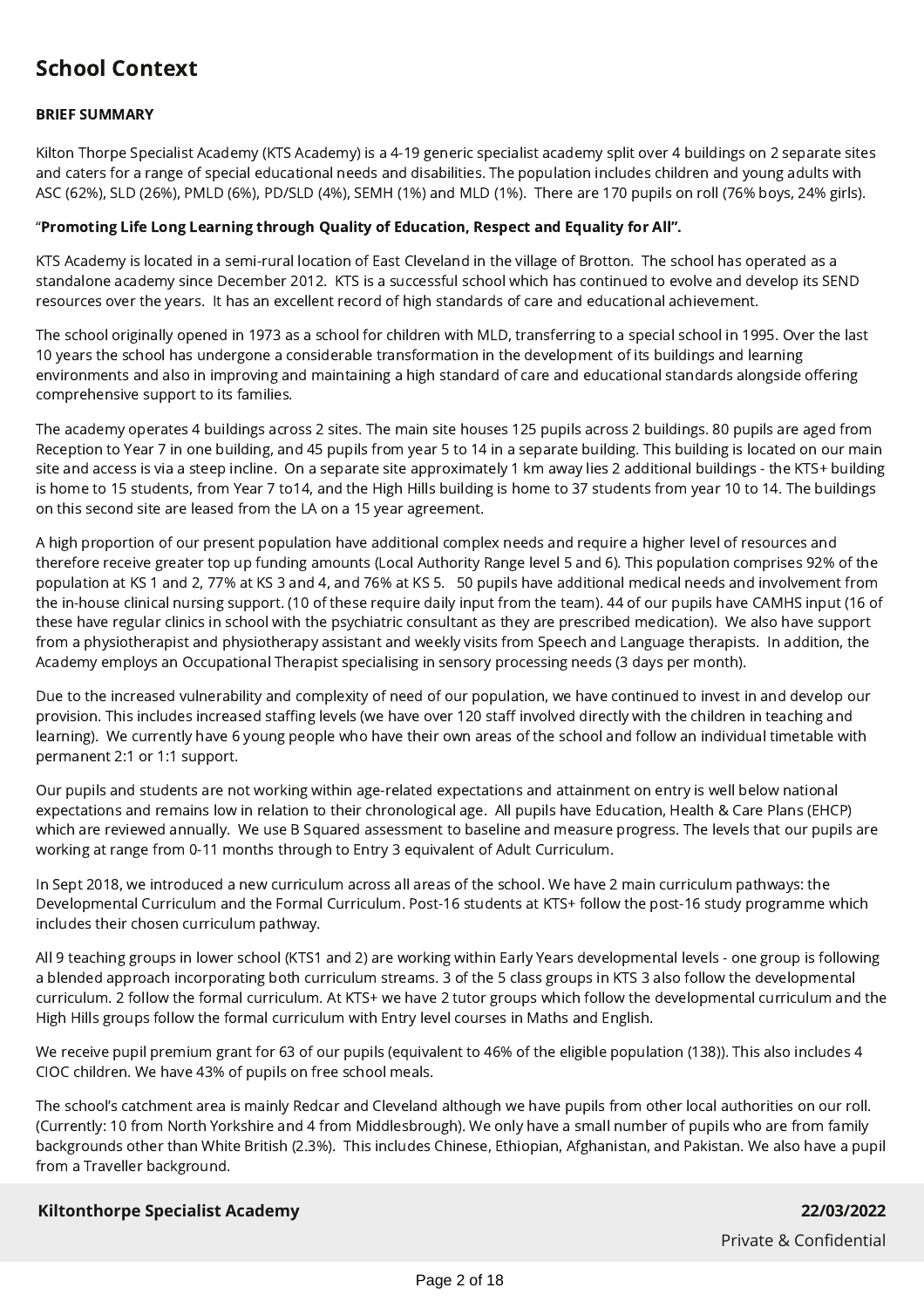Two main strengths of the school are its focus on a personalised approach to teaching and learning and the involvement and support it offers to its families. The school hosts a parent group, which meets every two weeks in school (when circumstances allow) and is facilitated by one of our teachers and one of our teaching assistants. To help support our children and families, the school hosts most agency meetings at its school sites including education, social care and health. This includes regular clinics held by the consultant paediatrician and psychiatrist. Orthotic and wheelchair service appointments also take place in school. Our engagement and support by our families is a major strength.

# Significant Developments and improvements since the last inspection: (October 2019)

- Continue the resourcing and redevelopment of the learning environment at all of the 4 school buildings including: Purpose built environments (3 classrooms, covered outside learning areas and additional play areas). Refurbishment and expansion of KTS 3 (Key stage 3 and 4) including development of new teaching and recreational areas to support growing population of children following a sensory / developmental curriculum. Additional safe outdoor areas. Expansion of KTS+ and High Hills facilities, to allow for greater flexibility in meeting the needs of the students.
- Continued improvement in the standard of quality of learning and teaching involving a robust process of confirmation and verification of standards through data collection and triangulation of evidence.
- Review and update of Reward and Behaviour policy and the use of computer based recording system 'Sleuth' to assist with the monitoring, analysis and targeted intervention to support behaviour (recommendations by external consultant Summer 18).
- Strengthening of the governing body including the appointment of new Governors to fill identified gaps in skill set (including the appointment of a practising Barrister to the board, a Head teacher of a large primary academy, an accountant, and a recruitment specialist). All governor positions are filled.
- Review and implementation of a whole school curriculum. Continuation of Preparing for Adulthood across upper school.
- Supporting staff wellbeing. KTS employees can access support for their health and wellbeing through a service commissioned by the school called Health Assured which provides advice and information alongside immediate counselling support for staff and their families if needed. 2 leads have completed Better Health at Work training, and our deputy head has completed DfE training to be a Thrive Mental Health lead.
- The school has continued to develop its links and partnership work with other schools and agencies across the region. The School continues to be a member of Challenge Partners North East special school hub. The leadership team have undergone appropriate training and have had experience of reviewing standards in other challenge partner special schools. We continue to collaborate with local special school in the Tees Valley area with a shared focus on moderation / assessment and curriculum development.
- Introducing an annual 'arts week', 'healthy school week' and 'multicultural week', giving breadth of experience to all pupils and developing their cultural capital.
- development of middle leadership 2 teachers enrolled on the NPQML qualification and development of 3 TLR roles in teaching and learning.

## From the previous Ofsted report:

- What does the school need to do to improve further?
- Leaders should ensure that plans for pupils in the formal pathway are as detailed and precise as those for pupils in the developmental pathway.
- Subject content is sequenced equally well across all subjects.
- Staff should have the support and training needed to implement the curriculum in the formal pathway even more effectively.

This has been actioned through:

Numeracy

- Re-written the maths policy to ensure it is more suited to our school as a whole and caters for the needs of our children as individuals
- Evaluated the 2 week rolling programme of maths topics on the formal curriculum and agreed this was working and was a good way for all topics to be taught evenly across the year so a wide range of maths content was delivered
- New Calculation Policy- links to the formal curriculum and includes examples of how to implement Concrete, Pictorial and Abstract (CPA) resources and teaching methods alongside Numicon to deepen maths understanding and engagement across all areas of maths
- SDP- allocated each class £200 for maths resources and encouraged all teachers to audit their resources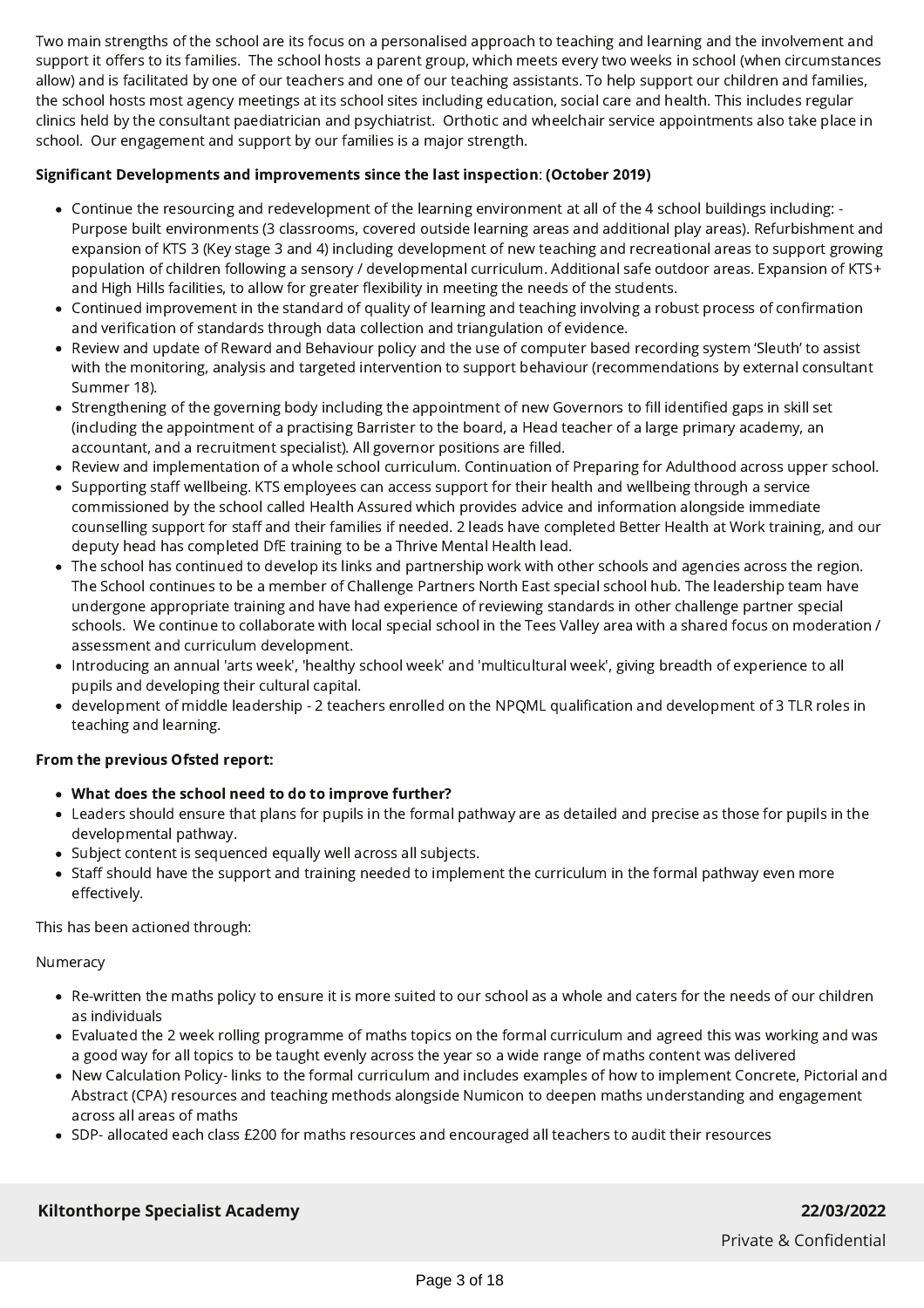- Video was produced to implement CPA and distributed to all teachers. Expectations of planning and curriculum delivery were discussed to ensure enough objectives were being used in order to allow children to make progress but also provide challenge too
- Shared planning examples to ensure consistency throughout school
- Agreed to what level planning should be detailed in order for anyone to be able to come in to a class and pick up someone's planning and deliver the lesson.
- Early Excellence course- looking at what we want children to achieve in maths, how we can facilitate this, approaches to teaching meaningful maths and the adult role in embedding mathematical knowledge, mastery language and thinking. 3 x90 minute seminars with tasks to follow for teachers and TA's to evaluate their practise, evaluate areas and consider reflections to inform their next steps of teaching. All staff to be involved so they share an understanding of maths within their own class.

## Literacy

- All students within the formal curriculum are following either the Read Write Inc. or Fresh Start programme depending on their age and individual development. English leads have mapped out both programmes of study to ensure that there is coverage of all elements of the National Curriculum. Teachers now also plan lessons around a range of texts and genres to ensure pupils have a broad and varied experience of literature regardless of their own reading ability. A school wide home school reading programme has been re-launched to support students reading progress and provide a wide reading experience. Students read books which are linked to their reading abilities.
- Students follow the Read Write Inc or Fresh Start programmes and teachers are aware of the coverage at each stage of the scheme. This ensures that students have firm foundations in phonics, spelling and grammar before moving on to the next stage. Within the home school reading scheme, each book band has been linked to student's Read Write Inc levels to ensure that the texts match the student's phonetic knowledge and comprehension.
- Staff have the support and training needed to implement the curriculum in the formal pathway even more effectively.
- All staff have had training, delivered by the English leads, in Read Write Inc and Fresh Start. Planning is regularly reviewed and professional dialogue takes place to ensure that all staff understand how to deliver the curriculum and further training needs can be identified and addressed.

Other subject areas.....

- a progress overview is completed each half term in subject areas not covered by the Bsquared assessment system (formal curriculum)
- subject co-ordinators have more responsibility for their subject area, but share the role (2 teachers per area) to ensure both developmental and formal curriculum are equally weighted. They oversee the subject across the whole of the school.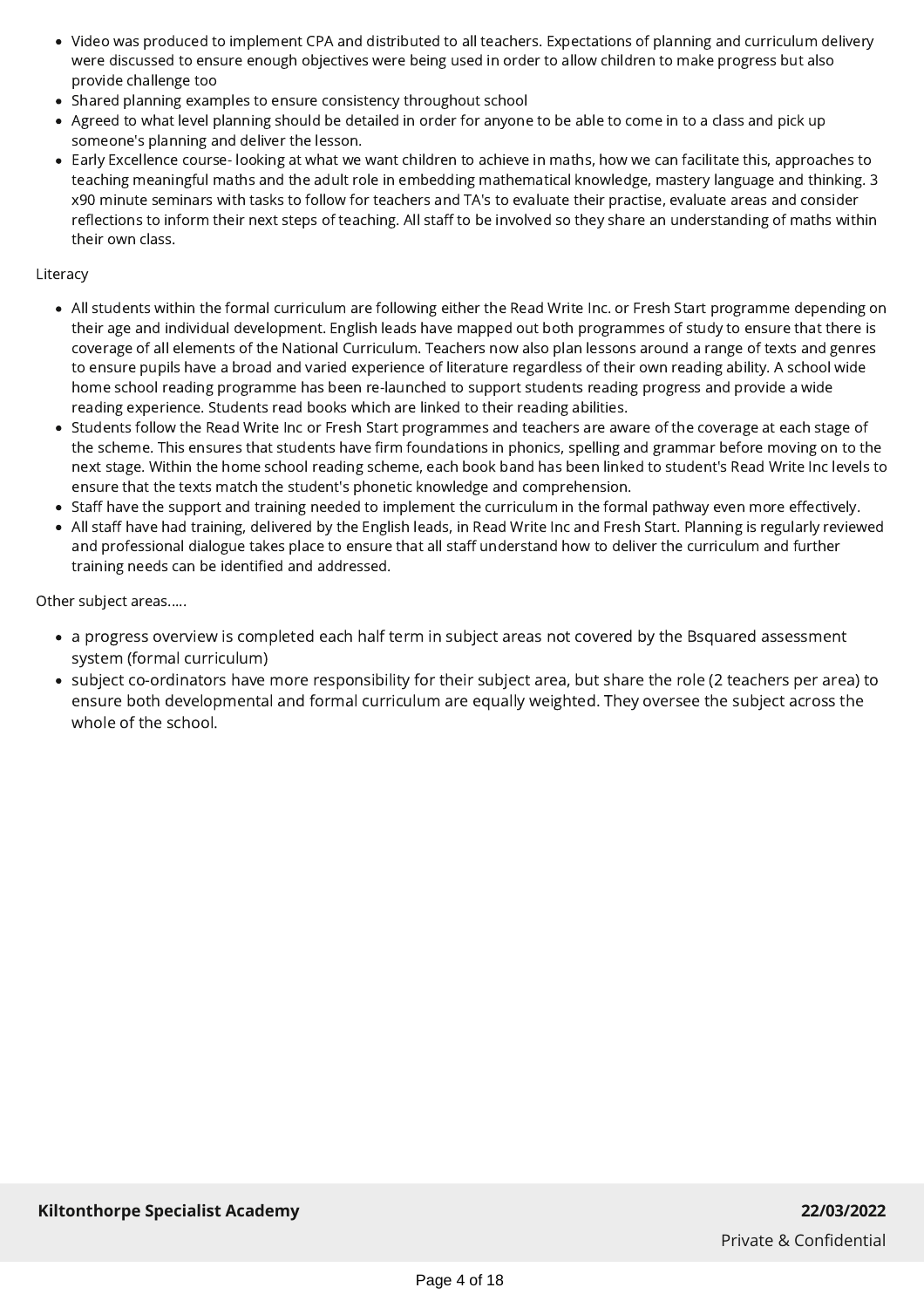# Quality of Education

# JUDGEMENT



#### Curriculum Pathways

- KTS Developmental Curriculum
- KTS Formal Curriculum
- All classes will follow one of the curriculum pathways however there may be pupils who need individual timetables based on another curriculum. This is called a blended curriculum.
- Pupils from R to year 11 for all pathways will follow a half termly topic on a 3 year rolling programme. Topics have been chosen for the first two years and reflect a selection of themes which support history, geography and science subject areas and reflect the interests of the cohort of pupils.
- Post 16 students follow the 16-19 study programme, which is embedded within the curriculum pathways.  $\bullet$

Breadth of curriculum is demonstrated through regular use of the community, through educational visits, and through accessing local learning provisions eg leisure centre, Beyond Boundaries. Targeted weeks ensure areas of the curriculum are enhanced and accessed by all eg healthy school week, arts week, multicultural week.

Teachers demonstrate strong knowledge and understanding of each pupil's needs and ensure the curriculum meets these needs by producing differentiated, clear lesson planning, linked to rigorous assessments of prior learning, and analysis of medium term planning.

Teachers plan lessons effectively, making maximum use of lesson time and coordinating resources well. They manage pupils highly effectively with clear understanding of individual needs and ensure the pupil support plans are regularly reviewed and updated and ensure their class team deploys them consistently.

Teaching is well focused, well-paced, challenging and highly differentiated.

Lesson observations and learning walks are regularly undertaken by the leadership team (minimum half-termly) with detailed, supportive feedback to staff teams. This includes any updated actions / interventions and 'better ifs' shared.

Half-termly planning and work reviews are also undertaken and feedback given. The DHT writes termly report to Governors on quality of teaching and learning and any actions to be implemented.

Progress for all pupils (including pupil premium, 46% of the population) is at least good and frequently outstanding (Evidence: pupil progress data from b2). If it is felt that sufficient progress is not being made, the pupil's plans will be reviewed and specific targets (Personal Independence Plans) will be produced to ensure the learning is supported appropriately. The teacher and staff will look at interventions required and these will be implemented. These plans will be reviewed half termly, with progress measured against them.

To ensure pupils are making the best progress they can, the leadership team meet with teachers termly for an hour-long pupil progress meeting. Teachers are expected to complete a Pupil Progress summary prior to the meeting to discuss. This will identify which pupils are making 'Expected' or 'Better than expected' progress and also identifying any pupils who aren't making expected progress. During the meeting actions will be agreed on how to support these pupils.

Just before this meeting, SLT will identify one pupil from the class group to focus on and this pupil will be discussed at length. Teachers will be asked to bring along evidence (observations or work books etc), planning and assessments and talk through the pupil's progress to verify the conclusions the teacher has reached when completing the Pupil Progress summary. If SLT felt there were any concerns with the teacher's judgement, then support would be put in place.

There is no apparent difference in achievement between pupil premium pupils and other pupils, or indeed between any particular groups of pupils. Outcomes for all groups are analysed by the DHT and reviewed by SLT and areas of concern, if any,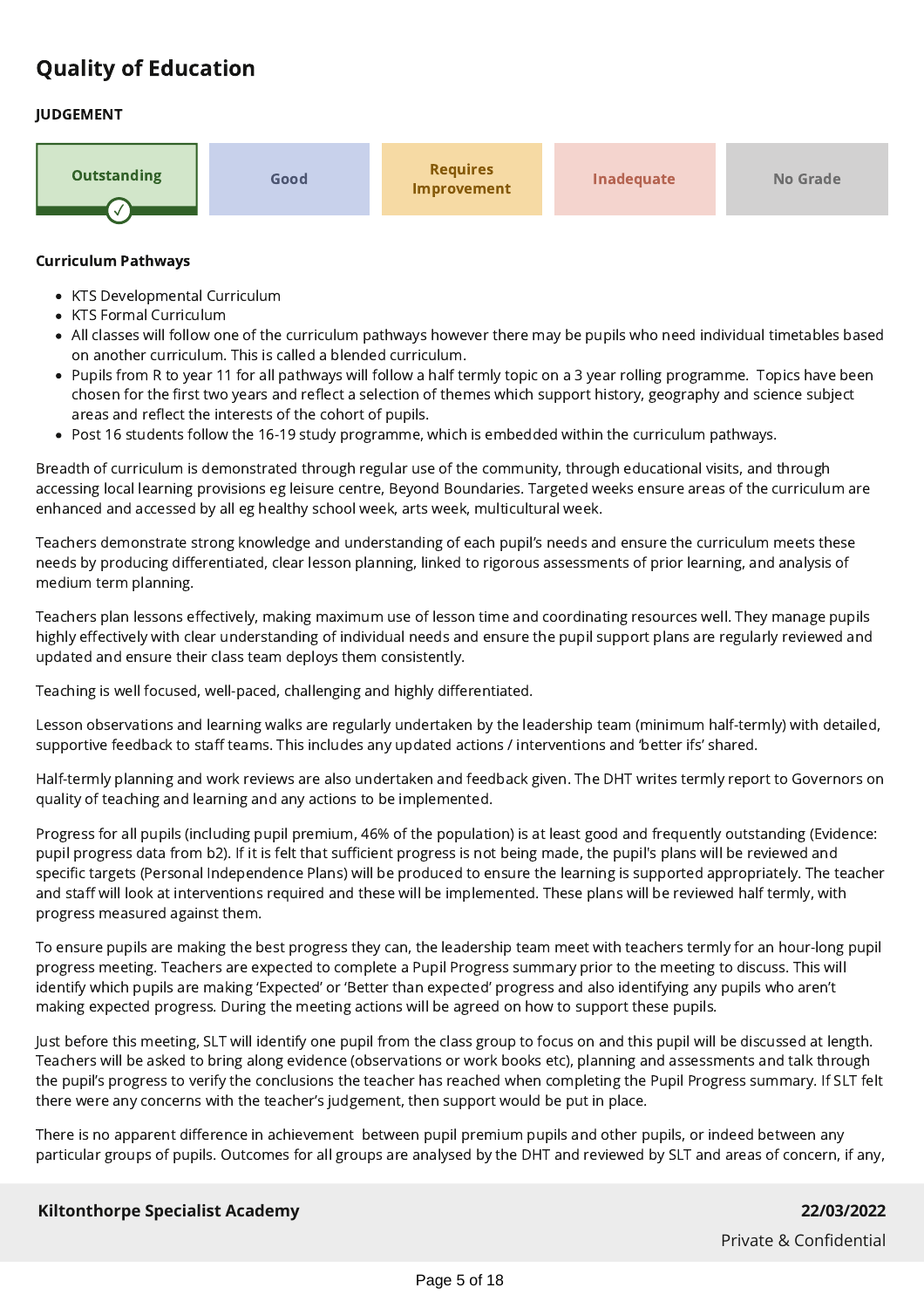are addressed. If progression is not clearly demonstrated through data, the use of PIPs (Personal Independence Plans) ensure learning is targeted where it is needed, and evidenced through anecdotal statements - these will be reviewed by the SLT to ensure they are fit for purpose.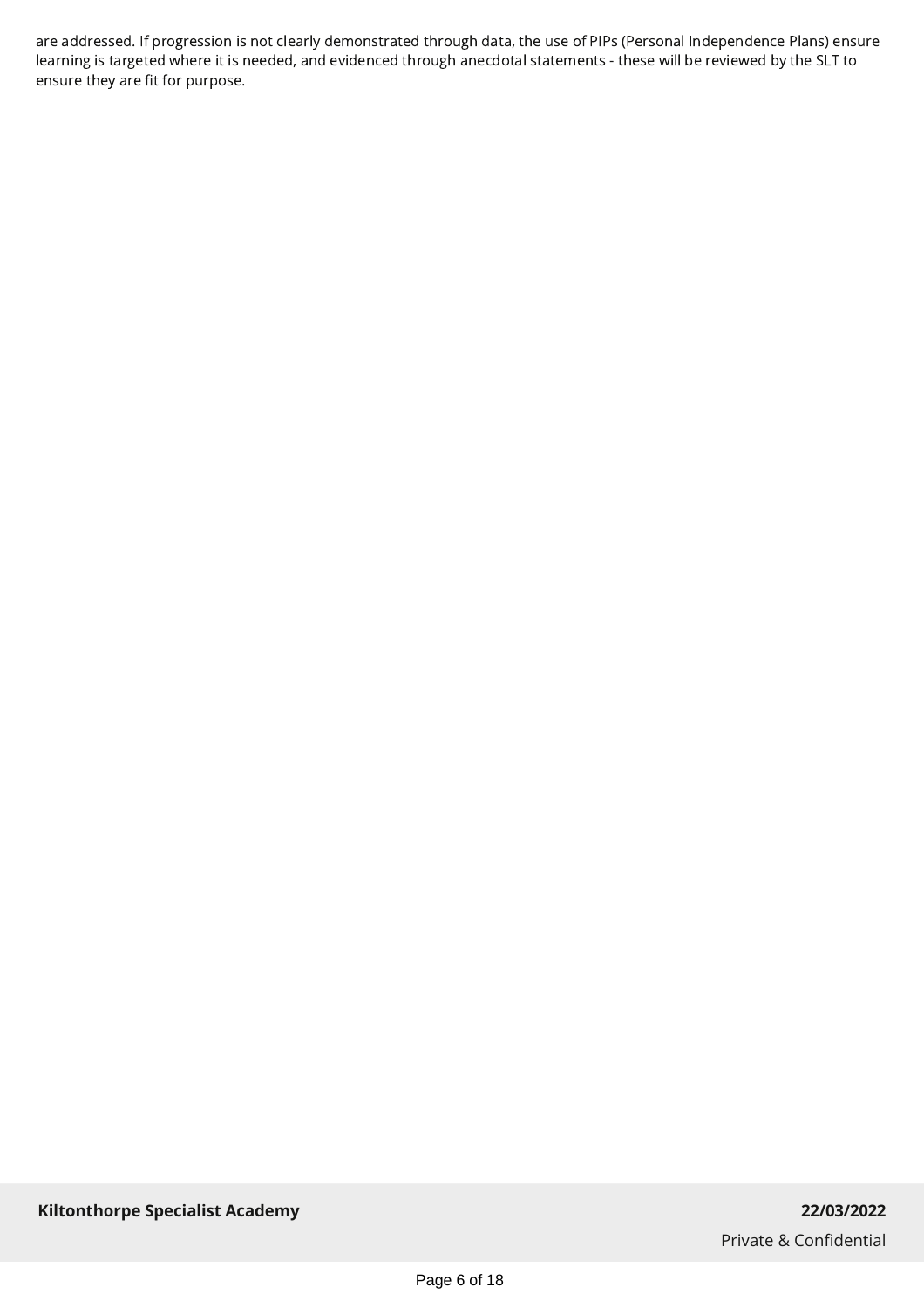# Behaviour and Attitudes

# JUDGEMENT



There is a high emphasis of understanding behaviour and supporting pupils with strategies and offering suitable environments so they remain safe and calm. A behaviour team comprising leaders, teachers and teaching assistants is in place to support pupils and staff. The school utilises policy (including regularly reviewed support plans), training, PBS (Positive Behaviour Support), Thrive, in house trainers, and other agencies.

The school behaviour policy promotes positive behaviour and celebrates success. Pupils report that they feel safe and well cared for at school; that school "asks for my ideas and listens to what I have to say".

A range of strategies and interventions to increase emotional and mental well-being are utilised appropriately, effectively raising pupils' confidence, self-regulation and self-esteem e.g. Thrive, sensory integration, counsellor.

Strategies for pupils to regulate their own behaviour are promoted. This successfully encourages pupils to take responsibility for managing their own behaviour and reduces incidents. Behaviour for learning is excellent, any behaviours are dealt with effectively to ensure they do not affect the learning of others. High staff ratios allow for this to occur.

Behaviour record analysis demonstrates highly effective behaviour management systems in place, through the use of Personal Support Plans and an electronic data recording system (Sleuth). Plans are shared with parents to ensure working together. These systems are successful in reducing incidents of behaviour.

Incidents of bullying and discrimination are extremely rare and pupils are aware of how to remain safe as a result of the excellent support system and teaching. Any incidents are swiftly dealt with, parents are informed to ensure there is no reoccurrence. Pupils feel safe in school. Pupils with different backgrounds get on extremely well across the school. Parent Questionnaire in May 2019 indicated 98% of parents feel that school helps children from different backgrounds to get on well. Pupils are educated on internet safety termly to ensure they have the skills to keep themselves safe.

Attendance data is varied over the past 3 years due to covid and the effects of it in the community. In 2019-20, attendance was 75% (largely due to parental concerns and lockdown over the summer term). In 2020-21, attendance had improved to 79.1% but again, very much affected by lockdown in the spring term. School remained open throughout the lockdowns, but parents were rightly concerned and some chose to keep their child at home until education re-opened across all sectors. In 2021-22, attendance is up to 88.5% and improving as the terms move on. We continue to be affected by covid isolations, but the majority reason for an absence from school currently is illness and/or medical appointments.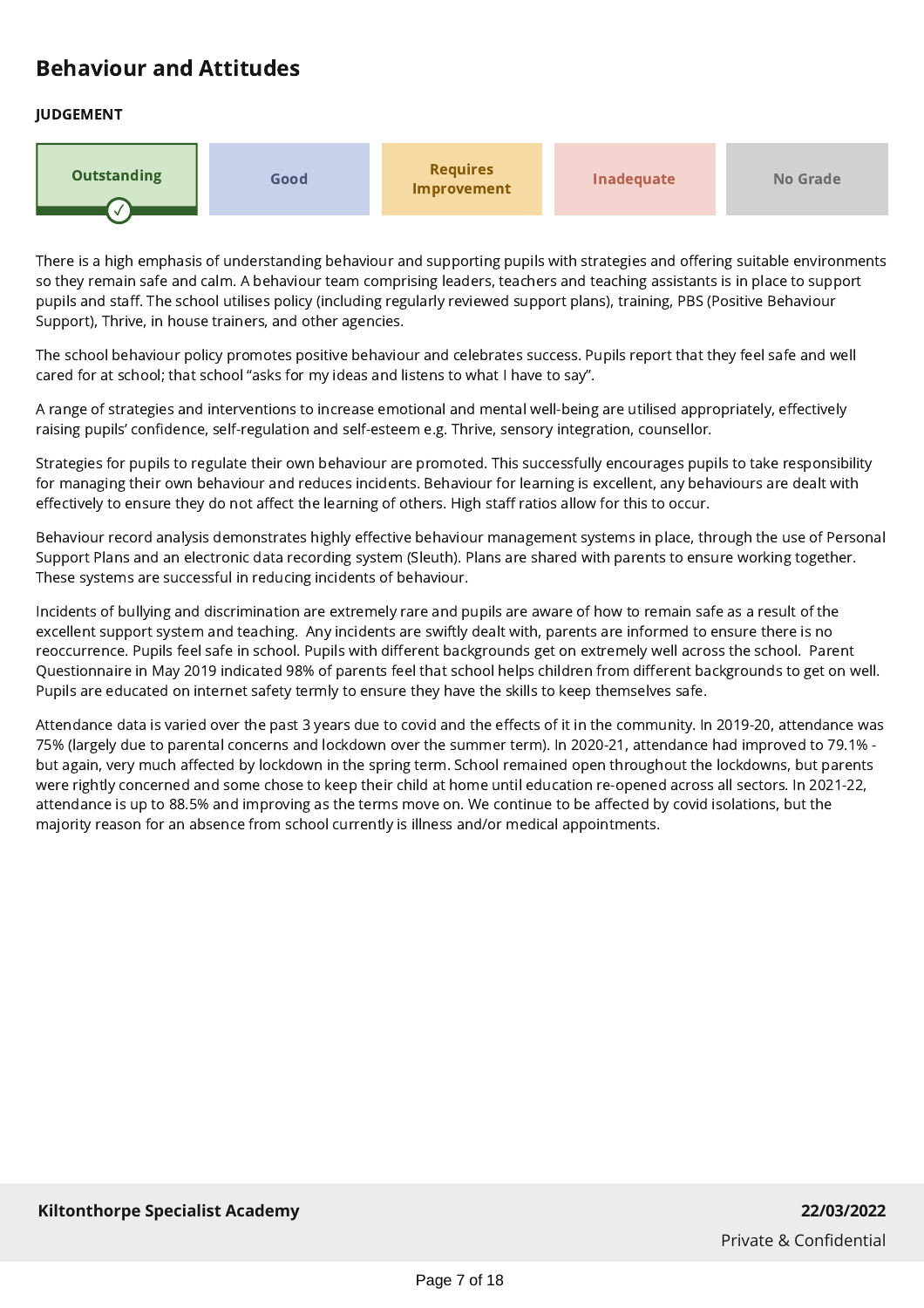# Personal Development

# JUDGEMENT



Pupil's Personal Development is paramount at KTS and pupils demonstrate confidence within school, have high self-esteem and different groups of pupils get on very well with each other.

The ambitious PSED and PSHE curriculums give students knowledge, skills and understanding to help them lead confident, healthy, independent lives and become as informed, active and responsible as they are able. Every student is guaranteed a PSED/PSHE education that covers mental health and wellbeing; physical health (including healthy lifestyles and first aid); learning about safe, healthy relationships and sex. Our PSHE curriculum has recently been updated to include SRE, alongside national guidelines.

At KTS the mental health and well-being of our students and staff are a high priority. We have trained mental health first aiders for both adults and children in school who are able to offer support. We employ an external counsellor to support students who want additional support.

As an AET (Autism Education Trust) Hub, we fully meet all of the standards which have an emphasis on Personal Development throughout each of the four strands. We have gathered evidence on how we have achieved this e.g. how we support our pupils who are suffering from anxiety and stress (IP4), how we support our pupils to formulate their long-term goals (CL9), and how we support our pupils in understanding internet safety and perceived bullying and how to deal with this (IP2).

The curriculum plan, design and implementation give pupils the knowledge, self-belief and cultural capital they need to succeed in life, whatever their needs and their ability, preparing them for what comes next in their lives. This might look different depending on pupil's individual needs and which curriculum pathway the pupils follow.

Spiritual, moral, social and cultural education (SMSC) is extremely well promoted in lessons and as a result pupils are equipped to be thoughtful, caring and active citizens. This is further reinforced through assemblies, RRSA and the charities and organisations the school actively supports (Children in Need, Comic Relief). Each year 'multi-cultural' week ensures pupils take part in a range of exciting experiences, for example watching and taking part in African dancing, or participating in a Chinese dragon parade. All groups have a 'Black History' focus week in the Autumn, where all pupils are able to explore black history, heritage, culture and achievements at a level matched to their understanding.

Pupils experience 'awe and wonder' throughout the curriculum, for example by participating in exciting sensory experiences, by watching a visiting pantomime or by handling animals during an encounter experience. During 'Arts week', pupils might learn about a certain artist and have the opportunity to work alongside visiting artists, take part in music workshops and develop their self-belief during the celebration event at the end of the week alongside their families. There are regular live music performances from visiting musicians and each year we invite in a local theatre company to perform at Christmas. Our enthusiastic signing choir welcomes pupils of all ages and abilities and they enjoy performing with other schools, e.g. taking part in the 'Snappy Proms' at Durham Theatre.

Pupils are informed and learn about safe internet use including the use of social networking sites and mobile technology and this is incorporated into the curriculum. Each half term there is at least one session dedicated to internet safety, within the Purple Mash scheme. Pupils are aware of bullying terminology and are encouraged to discuss and ask for support if they are uncertain or worried. Staff know pupils exceptionally well and can talk in detail about individual strategies used to support children.

Majority of parents (98%) feel their child is safe and well supported in school (Parent Questionnaire May 2019)

Pupils can explain accurately and confidently how to keep themselves healthy. They make informed choices about healthy eating, fitness and their emotional and mental well-being. They have an age-appropriate understanding of healthy relationships and are confident in staying safe from abuse and exploitation. Every year school holds a very popular, informative and successful Healthy School week.

# **Kiltonthorpe Specialist Academy 22/03/2022**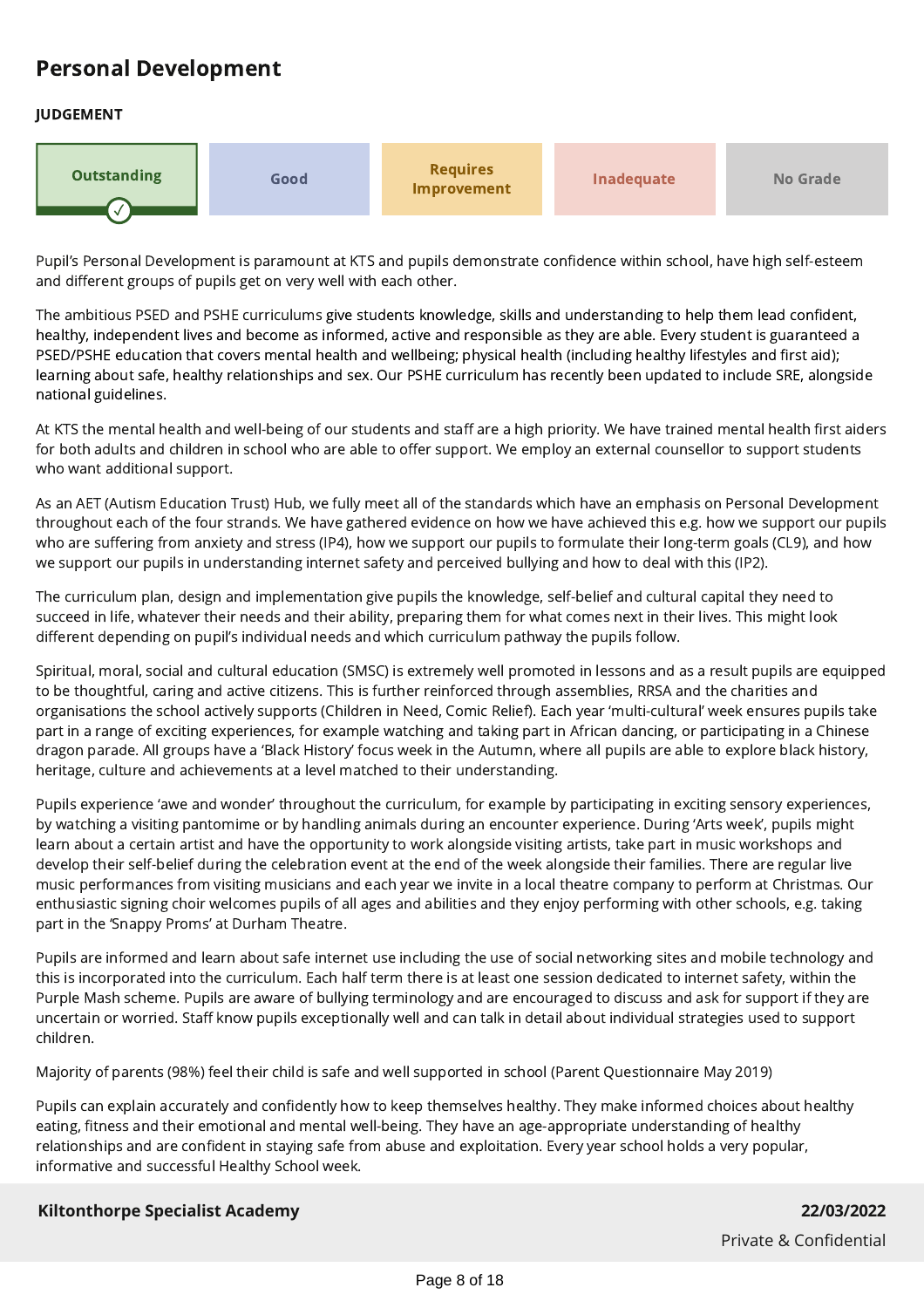Pupils' excellent attitudes to learning, high levels of attendance and positive self-esteem equip them to successfully function as responsible citizens, highly effective learners and confident individuals prepared for the next stages in their education and lives. The provision of impartial careers advice through Preparation for Adulthood supports the pupils as they move through the school. This begins at the start of KS3, with greater focus at 14+ transition reviews and increases in intensity as they prepare to leave the school.

KTS Transition Events take place at KTS+ each year to give information and guidance to support our students and parents to make informed decisions about their next steps. Parents and students from Year 12-14 are invited to attend both events. The first event focuses on colleges, welfare rights and careers advice. The second event is Day Services, social care and independent travel training focussed. All providers have information stalls and do provide a presentation beforehand. in the main hall and did a 5mins presentation. Parents and students are able to walk around the stalls and talk to the providers individually. Parents can choose to attend both or one event depending upon the needs of their individual young person.

The post 16 curriculum is determined by the needs and desires of the students and their families. All students have individual programmes. A clear focus is maintained on independence, next steps and preparation for work or further training. The students are offered a comprehension transition programme to ensure they are supported and ready to move to the next stage of their lives. The curriculum has been developed around the Preparation for Adulthood agenda which is to support young people into adulthood with paid employment, good health, independent living options, friends, relationships and community inclusion. Students engage in various learning opportunities to develop independence, confidence and communication with others. The PfA curriculum is timetabled for our older students; however the four areas (Employment, Independence, Community Inclusion and Health) link in with all students in school starting from early years.

Within the Employment area of learning within our Preparing for Adulthood curriculum, we embed learning from the Talentino Careers programme to support work skills and confidence, working experience and enterprise. Younger students will engage in aspects of real-world/role play and show developing awareness of the tasks carried out by different professionals (doctor, nurse, firefighter, police officer).

All students are encouraged to understand and or engage with different careers, education options and day services, so that they are able to make informed choices with their parents about what they will do next. Our annual Careers Information Day enables our students to engage in activities and experiences informing them about possible future options. The event is held across our two sites at KTS3 and KTS+/High Hills and students participate in active learning experiences relating to particular job sectors, colleges and training and day service providers.

Within the Independence area of learning within our Preparing for Adulthood curriculum, students will earn how to look after themselves and develop essential independent living skills as cooking independently, household tasks to support independence, independent travel training and Functional Skills through literacy and Numeracy tasks. Younger students will develop language and communication skills to support their understanding and ability to make choices between options offered (indoor/outdoor play, snack time, meal time, activities to access within free play etc.). Students will have an understanding of risk/safety within the home (hot pans, cooker top, boiling water etc.).

Within the Health area of learning of our Preparing for Adulthood curriculum students learn about healthy living options, making healthy choices and focussing on physical as well as mental well being. Students will understand changes to their body associated with puberty and will be aware of self-care routines required to maintain good physical health. Younger students will have an understanding of the importance of self-care routines to maintain good health (washing hands, cleaning teeth, having a bath etc.)

Within the Community Inclusion area of learning of our Preparing for Adulthood curriculum students learn about help and support they can access in the community and how to keep themselves safe. Students will also take part in volunteering roles within the local community. Younger students will also develop understanding of friendships and interaction with others. All pupils have the opportunity to visit local areas and places of interest, such as museums, local woods and forests and even local restaurants, at least every half term.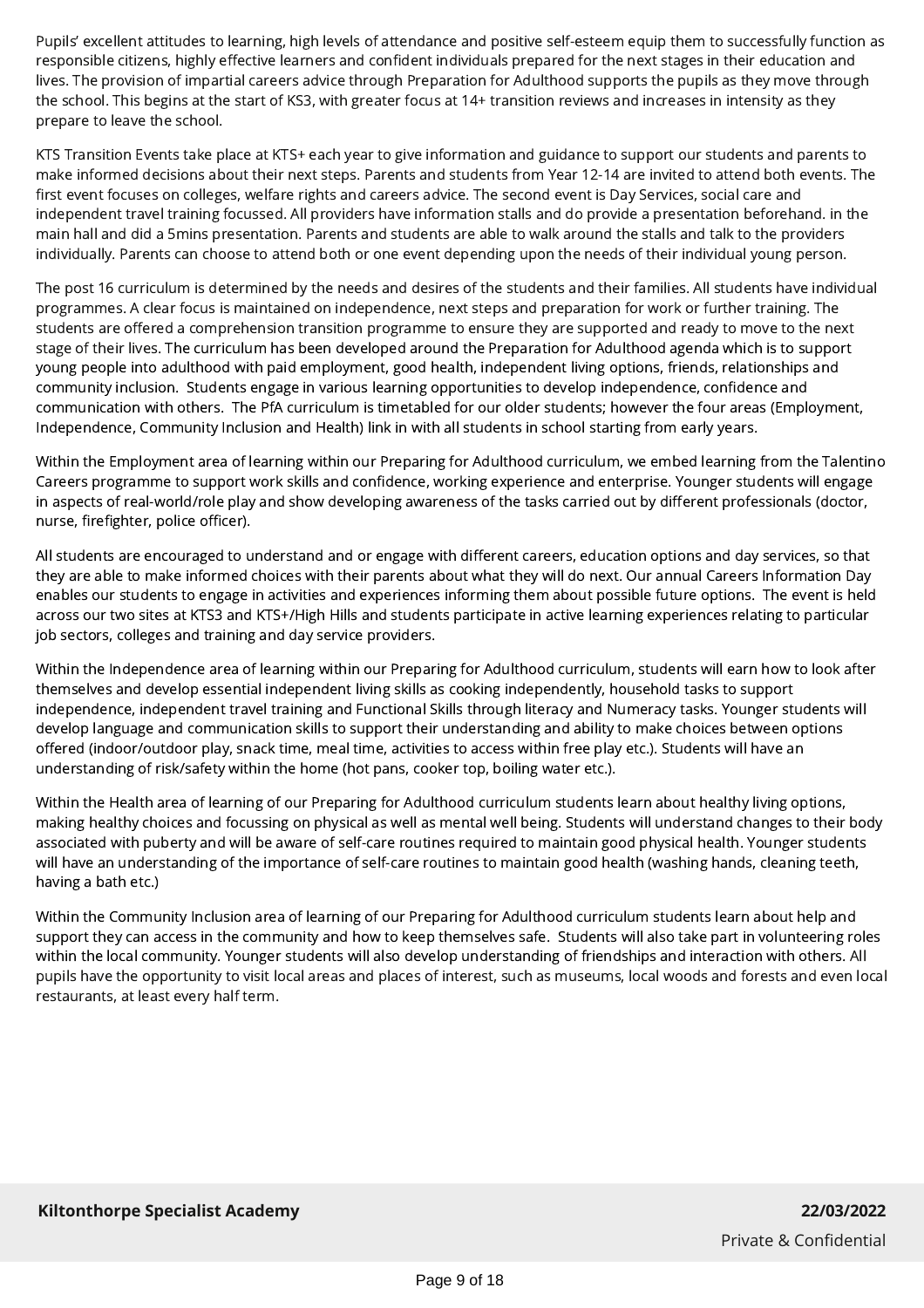# Leadership and Management

# JUDGEMENT



Safeguarding is highly effective; leaders have created a culture of vigilance across the school where pupils' welfare and safety is actively promoted. The school's safeguarding policies and procedures remain securely in place and are audited and evaluated regularly by staff, governors, and the LA. The school's Single Central Record reflects that full checks on all members of staff currently employed in the school are stringently applied. The Chair and vice chair have undertaken safer recruitment training.

The school utilises CPOMS to help support and monitor Safeguarding. We have a secure entrance area and electronic signing in procedure. Leaders and staff teams work extremely effectively with external partners to support pupils who are at risk or subject to multi-agency involvement (medical CAMHS, CIN, CIC). Safeguarding is a standing agenda at all SLT and governor meetings. The DSL or DDSL (head or deputy) attend all strategies, CP conferences and core groups.

School self-review and evaluation demonstrates ambitious and aspirational practices for continual improvement. A clear framework of rigorous and robust quality assurance, which supports learning and teaching, builds expertise and capacity and delivers positive outcomes for all pupils, is in place.

The school has transformed its curriculum to ensure we are supporting the changing complexity of need of our current population. We have a curriculum in place that is fit for purpose and that offers a consistent approach to planning, monitoring and evaluating progress across all areas of the school. The school has reviewed its assessment and accreditation offer. We utilise the B Squared assessment and monitoring system as this gives us a reliable, detailed method by which we can assess and monitor progress and hence greater clarity and precision in setting challenge. We continue to offer a variety of accreditation for our older pupils and students through NOCN Functional Skills, Independent Living Skills and Skills for Employment, Training and Personal Development.

Senior Leaders successfully encourage the staff teams to express their views on the curriculum and their feedback on school standards and provision impacts on future development. Parents and carers also have a range of opportunities to express their views via questionnaires, meetings, and the EHCP process.

SLT and Governors demonstrate excellent skills, knowledge and understanding of the school improvement process. Governors also gain a good insight into the quality of standards through our termly curriculum and standards and full governing body meetings.

Governors are effective, accountable and ethical and have a great deal of experience and high levels of expertise and are wellgrounded in their knowledge of the life and work of the school. Three new parent governors have recently added their skills to the governing body. They robustly monitor and evaluate aspects of school life, such as achievement, finance, safeguarding, standards and curriculum. They are confident to challenge with knowledge and authority; issues are very well addressed and statutory responsibilities are expertly fulfilled.

The Governors and SLT have a clear vision and are aware of what is required to maintain standards and move the school forward. The leadership team lead by example and there is clear evidence that standards have not only been maintained but that standards have continued to develop and improve in all areas. Leaders and governors continue to create a culture that enables pupils and staff to excel.

The KTS leadership are held rigorously to account by the Governing body and the governors receive reports and data on a termly basis from the leaders in the school. Pupils, student, staff, parent/carers and school community play a significant role in the evaluation processes (inc. annual surveys of staff and parents, and pupil voice from the student council).

The Deputy HT is responsible for monitoring, assessing and reporting on how well the pupil premium and sports premium are utilised. She works closely with class team leaders and reports on progress on a regular basis to the Governing body. Recent pupil progression data clearly demonstrates that our pupils on Pupil Premium achieve at a similar rate to their peers.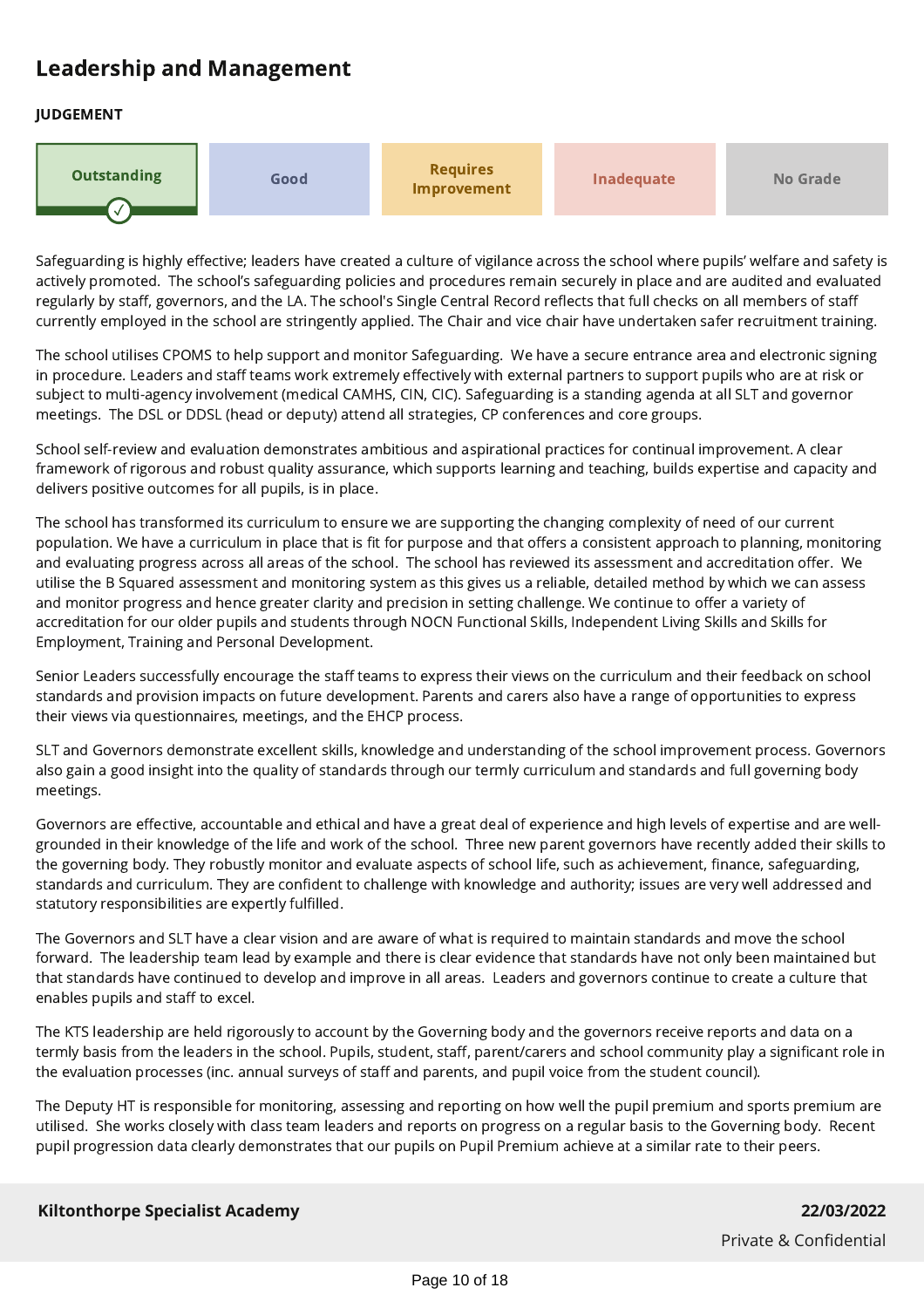Appraisal / Performance Management systems and procedures are well embedded and underpinned by national professional standards to maintain the highest of standards in teaching and learning.

The school has a team of experienced and skilled Governors who promote high standards, inclusiveness and care at all levels and who firmly place pupils at the centre of all decisions. Governors are ambitious to further develop the school, have highest expectations for all of our learners, and expect all staff at all levels to demonstrate the highest professional standards.

There is a strong culture of respect, compassion and care throughout the school. The standards of behaviour are excellent and the staff and pupils are respectful and caring towards others.

Staff teams at all levels have expressed and demonstrated clear understanding of their roles and responsibilities. The impact of increased accountability via the appraisal process is well supported by a strong programme of challenge, support and professional development and has created highly effective teams in all areas of the school. School leaders are actively, physically involved across all areas of the school to ensure they are aware of issues facing staff at all levels. The SLT effectively monitor progress of groups of children and individuals. At the weekly SLT meetings any concerns regarding individual pupils are brought to the attention of the group for discussion and resolution.

Teachers have an increased and demonstrable awareness and understanding of their individual and collective managerial roles and strategic responsibilities. The impact of increased accountability via the appraisal process has created a highly effective distributed leadership model, which continues to impact positively on raising standards. The school continues to invest in the development of middle leadership skills, and effective succession planning strengthening the overall leadership and management capacity within the school through targeted CPD.

The school has the capacity and systems to ensure staff improvement through CPD including training, coaching and support for its staff. The AHTs monitor performance of staff and if certain individuals are finding it difficult to maintain our required standard then they are given support and guidance. CPD and its impact is reported on by the CPD lead (DHT) to the Governors on a termly basis. (NB we have supported 3 TAs to become qualified teachers over the past 3 years and have supported staff to gain nationally recognised qualifications in Rebound Therapy, Team Teach, Moving and Handling, Makaton and Thrive.)

Staff wellbeing is given a high priority. In 2018, the school had a series of training events and signed up to the Time 2 Change pledge in supporting the health and wellbeing of its staff. The school now has in place a wellbeing lead who organises events to support the staff wellbeing and morale. We operate a staff Facebook page where staff can leave messages and share positive experiences between each other. Changes in curriculum, assessment systems and data collection have resulted in a reduction in teacher workload and reduced paperwork. A 'no emails after 6 o'clock' decision has also been effective in addressing work / life balance issues.

98% of parents from 50 responses in this year's parents' questionnaire strongly agreed that the school is led and managed well.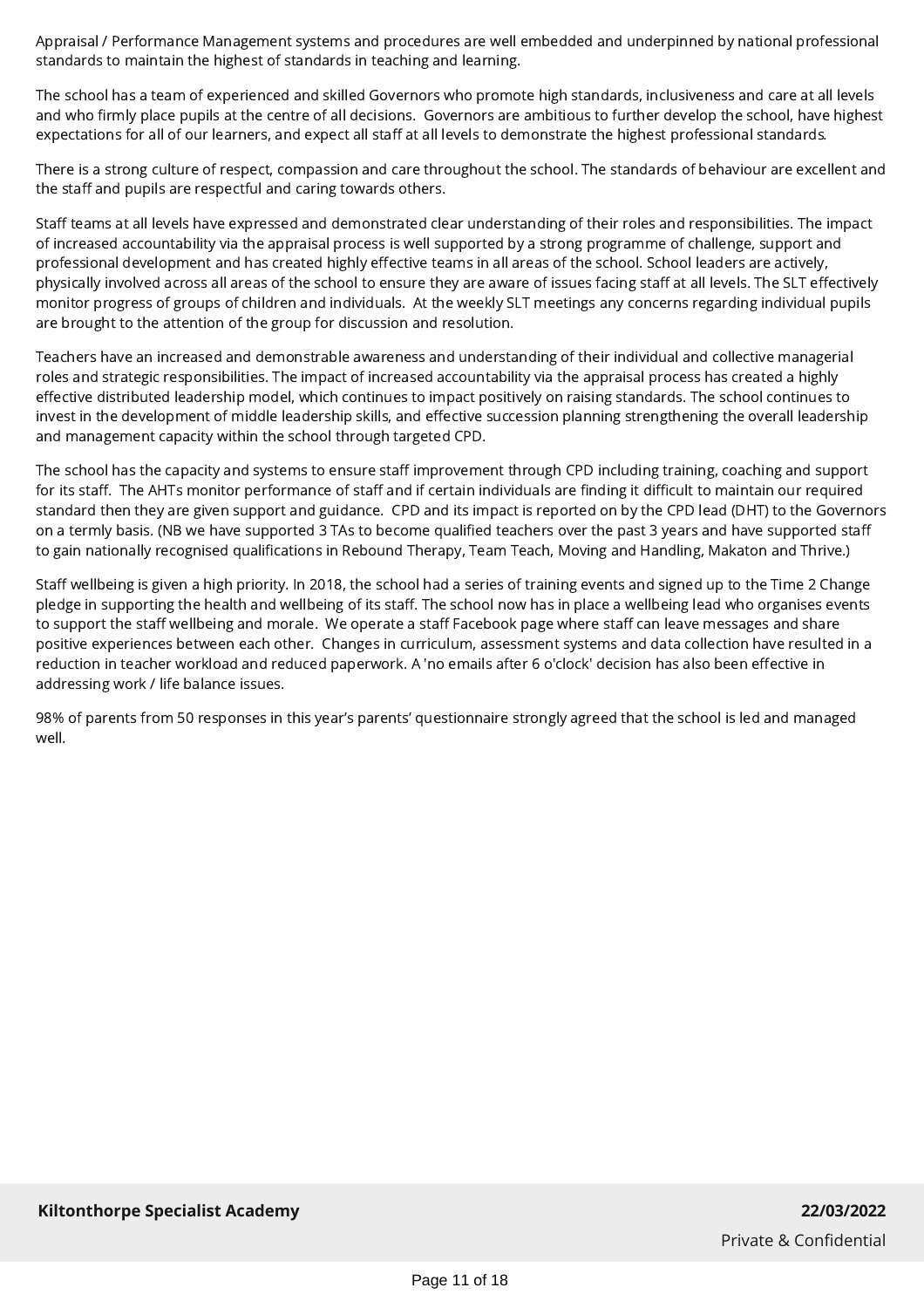# **Overall**

# JUDGEMENT

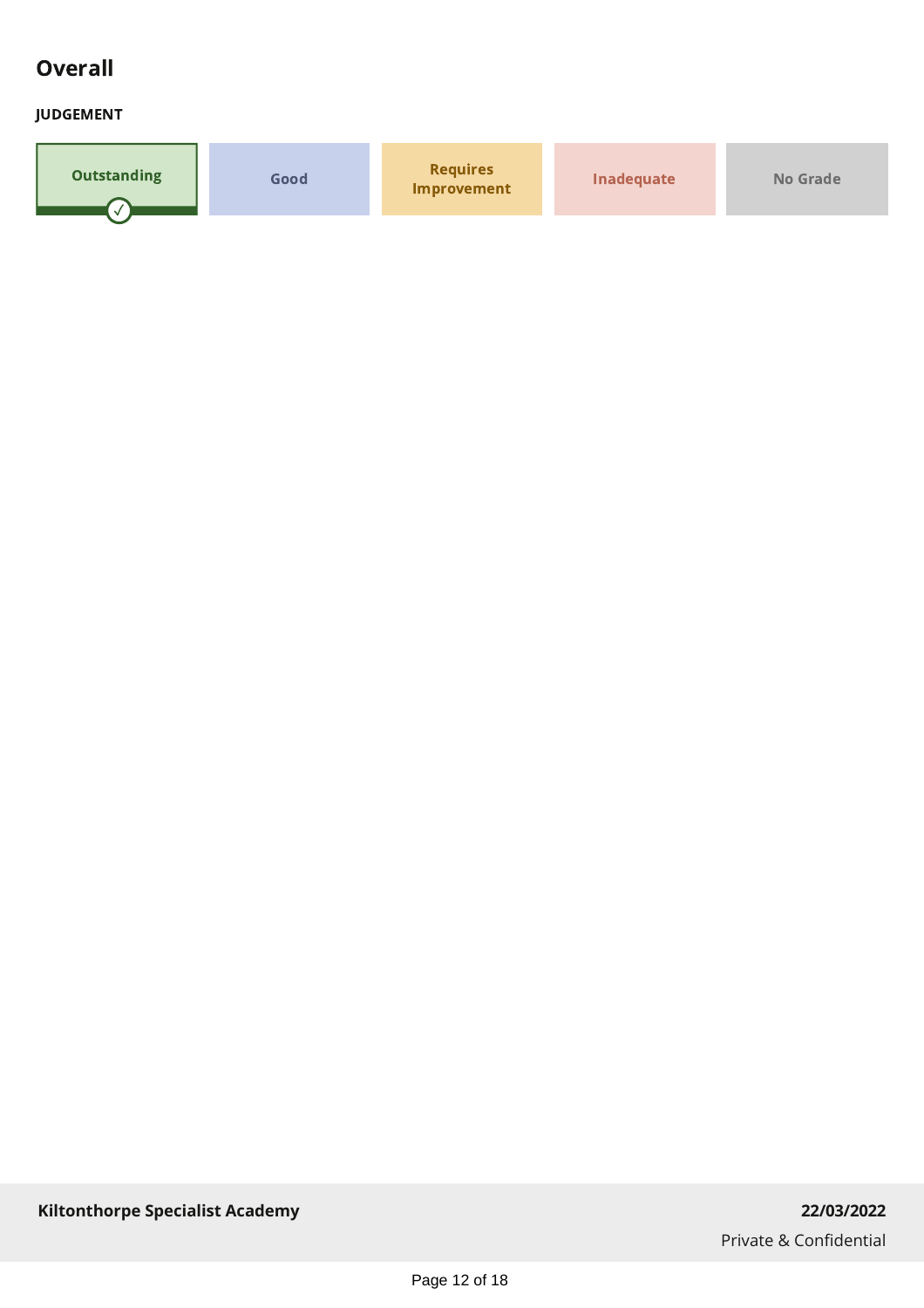# Early Years

# JUDGEMENT



#### Overview

KTS Academy fully meets the statutory requirements for the Early Years Foundation Stage (EYFS), including the Safeguarding and Welfare requirements (see checklist).

Aims:

- To support children's personal development in every aspect, ensuring pupils feel safe, secure, stimulated and happy.
- To provide a broad, balanced and fully inclusive curriculum, which meets each child's individual needs, ensuring pupils make excellent progress in their learning and development relative to their starting points. (Article 29 RRSA)

The KTS1 Phase is made up of pupils from Reception age through to end of Key Stage 1 and sometimes beyond (depending on individual needs of the pupils). This is due to the fact the overwhelming majority of Key Stage 1 pupils are achieving significantly below the national expectations and the curriculum meets their developmental and educational needs more appropriately. Pupils may remain in the KTS 1 phase beyond Key Stage 1 depending upon individual need and capacity within school.

There are currently four classes in KTS1. Each class is different in terms of the pupil's needs and the curriculum, classroom and outdoor environment reflects the needs of the pupils. Pupils are placed in each class group depending on their need, rather than on their age. This further enhances the personalised approach taken at KTS as the curriculum is tailored to meet the needs of the class group and within the groups, each individual. Groups are staffed appropriately based on the level of support the pupils need, and staff expertise and training. This is given extensive thought and consideration by the SLT each year.

#### Intent

KTS Academy are committed to the Four Core Principles of the EYFS Framework: A Unique Child, Positive Relationships, Enabling Environments and Learning and Development and the constantly developing pedagogy and practice are based on these. These principles directly reflect the AET Standards, which we fully meet and the AET lead continuously reflects on this and collects a plethora of evidence to support these standards.

 All pupils in the EYFS/KTS1 phase follow the KTS Developmental Curriculum. This meets the statutory requirements for Learning and Development within the EYFS and also incorporates a multi-disciplinary and holistic approach. Therapies including physiotherapy, speech and langue therapy and sensory integration, are embedded within the curriculum, meaning learning is not disrupted by these taking place; they take place alongside and within the wider curriculum delivery. The curriculum has been reviewed this year and updated to reflect the changes in the EYFS. All staff will be receiving training on the new framework in April 2020.

The curriculum has a strong focus on enjoyment, engagement, communication, independence, self-help and self-regulation, resilience, behaviour for learning, and early literacy and numeracy skills.

The Characteristics of Effective Learning are also considered in terms of how they might look for our pupils, with staff reflecting and recording progress each term. Alongside this, staff consider the 5 areas of engagement, as many pupils may not move onto our formal curriculum (subject specific), but may continue to follow the developmental curriculum into KS2 and beyond.

The KTS Curriculum is sequential and ambitious and fully reflects the needs of our pupils. We constantly reflect and add/tweak it to ensure it contains the most up-to-date 'best practice'. For example, we have now included 'Attention Autism', as we have trained staff this. We have also added new Speech and Language programmes and have had all staff trained in these. Since our last Ofsted inspection, it has been further refined to align with the new EYFS ready for it becoming statutory in 2021.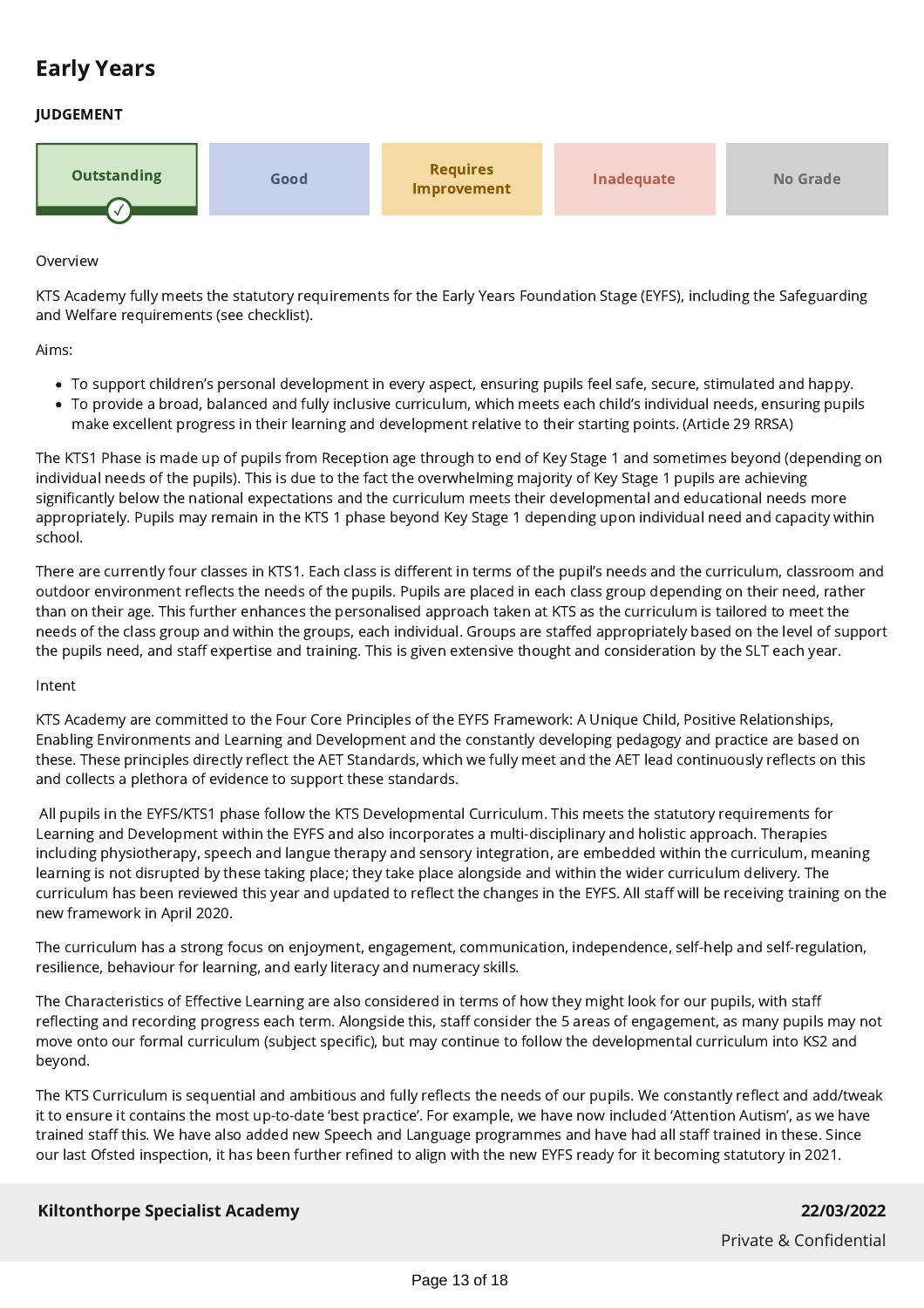Staff work in unison with a host of other agencies to deliver holistic, personalised programmes for the pupils e.g. - SALT, OT, HI Service and Physiotherapist.

The curriculum plan, design and implementation gives pupils the knowledge, self-belief and cultural capital they need, preparing them for what comes next in their lives. This might look different depending on pupil's individual needs and providing pupils with the chance to experience 'awe and wonder' is high on the agenda and written into the school development plan each year, for example a pantomime visiting annually, live music performances, visiting local museums, parks and cafes. Annual events including 'Arts Week and 'Multi-cultural Week', Black History Week, further these opportunities.

## Implementation

All seven areas of learning and development are delivered across the week in loosely timetabled slots; however none of these areas can be delivered in isolation from the others. They are delivered through planned, purposeful play and structured activities, with a balance of adult-led and child-initiated activities, where appropriate, both indoors and outdoors. Classroom environments reflect the needs of the pupils and support the implementation of the ambitious, coherently planned and sequenced curriculum. At KTS, the children's cognitive development proceeds hand-in-hand with their social and personal development and this is the ethos right across school until they move on.

Long-term topic plans are produced collaboratively, across a 3-year rolling programme, however again this can be flexible and sometimes mini-topics are included to follow children's own interests or special events. Teachers compile their own medium term and short-term plans and teach their own classes for the majority of the sessions, except allocated PPA time. This is usually covered by the Department's HLTA.

Outdoor learning is of high importance in EYFS/KTS1 and pupils access the outdoor areas throughout the day. The planning for our outdoor areas has a strong focus on Physical Development and we have an 'Outdoor Coordinator' responsible for planning and coordinating this, including writing risk assessments. The Local Authority EYFS advisor also delivered training on the importance of outdoors, in March 2021. Outdoor areas include a large playground, an area dedicated to bikes and scooters, a grassy area with willow tunnel and also a mud kitchen, which all groups access. The outdoor areas are well-organised and planned for, with groups sharing responsibility for them and staff meeting fortnightly to discuss the outdoors and any issues or areas for development. The emphasis on outdoor learning means that children's learning develops as well outside as it does inside.

There are opportunities for curricular/social internal and external inclusion throughout the week, with some pupils moving between classes to access different sessions, depending on their needs.

Staff have been trained in the systematic phonics scheme 'Read Write Inc' (RWI) and effectively deliver it to identified pupils. The English leads ensure all staff are trained and this is integrated into the staff induction programme. All new teachers attend the two-day RWI training. For pupils at the earlier stages of development, a 'sensory Read Write Inc' programme has been developed alongside Speech and Language Therapists which focuses on early reading, writing skills and language development. Staff are also trained in Numicon (Maths Scheme) which is included in the curriculum to support mathematical development. Regular In-house training also takes place for example, teacher meetings on Action Words, Read Write Inc. and Numicon.

Covid - 19 posed some major challenges for CPD however this has actually prompted us to work differently. We now have a bank of CPD videos which are now available for all staff to access. This includes training from Speech and Language Therapists on key programmes, training on early reading from our English leads and EYFS training from our Local Authority EYFS advisor. Working this way has meant that all staff have been able to access training and we have included key training in our CPD induction package for new staff.

Teaching assistants are utilised extremely well and are an integral part of the teaching and learning process. The investment in quality support staff and the high staff : pupil ratio can be seen to directly impact on pupils learning, which has been recognised during learning walks and lesson observations, planning reviews and work scrutiny.

## Impact

Teaching is outstanding in the early years and children make excellent progress. The teaching practitioners within the phase have an extensive knowledge and understanding of the EYFS and have a great deal of experience and knowledge. The curriculum design ensures that the content, sequencing and progression across all areas of learning is clear and staff have the skills to deliver this effectively and creatively.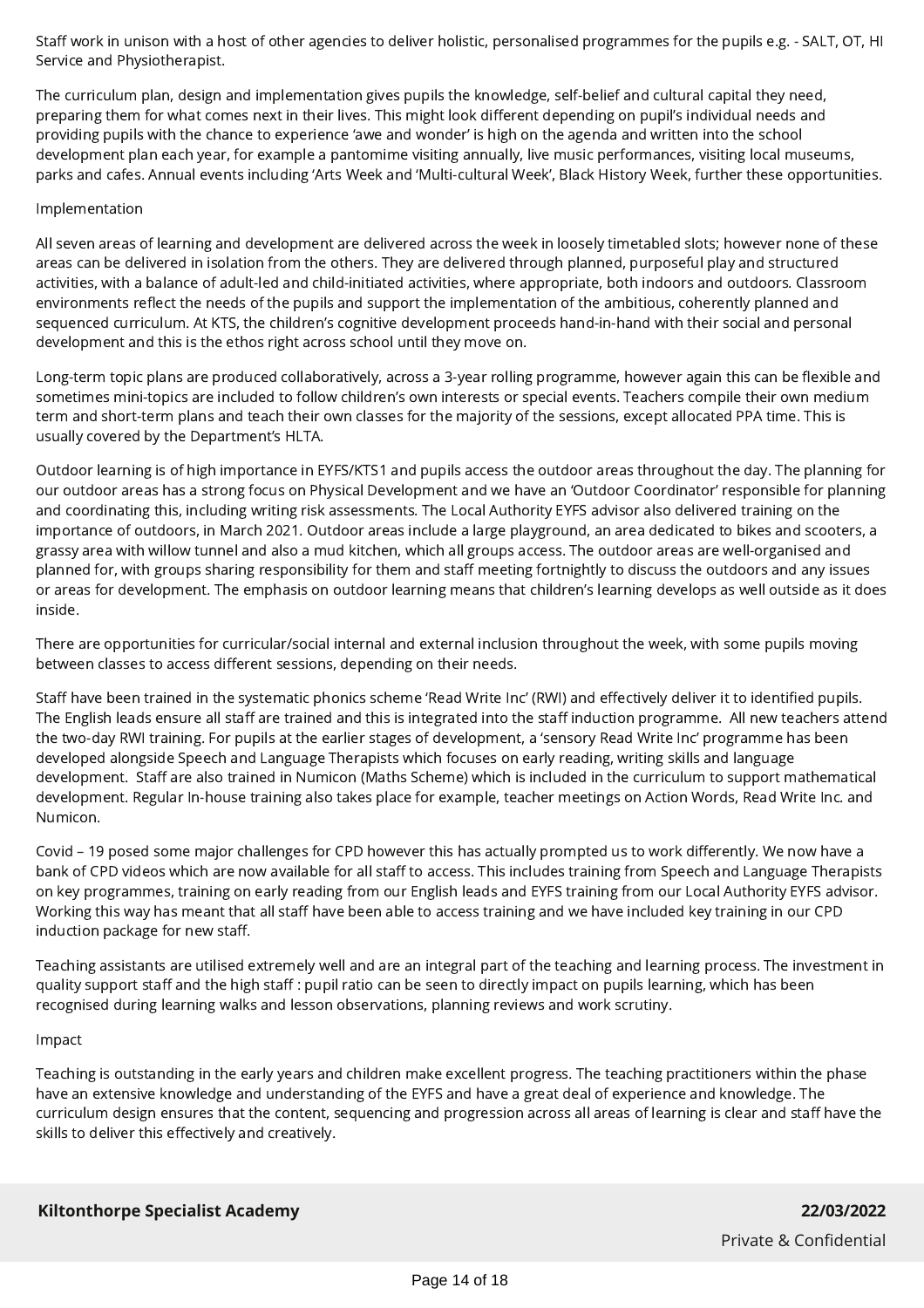The curriculum impact is monitored by the SLT and subject leads, through drop-in observations, learning walks, planning reviews and work scrutiny. Quality teaching has been found to have a direct, positive impact upon learning and pupils make significant progress from their starting points and within their capabilities. Teaching is inspirational, engaging and wellmatched to pupil's individual abilities and needs.

Pupils in KTS1 (EYFS) make outstanding progress from their starting points to the end of their time within the KTS1 Phase. On entry, the vast majority of children start well below the national expectations of 30 – 50 months. Their starting points generally range from 0 – 11 months through to 16 – 26 months. All pupils are base-lined on entry to school using Bsquared, which we have been using since 2017. B squared is a very thorough assessment which breaks down the EYFS stages from birth to exceeding Early Learning Goals, into very small steps. Bsquared also highlights pupil's 'next steps' (referred to as 'assessments to be mastered'). This information is used by the teacher to inform them of the progress they are making in the curriculum and in turn, identifies their next steps. The Bsquared assessment has been updated to align with the new EYFS.

For the past three years, there have been no significant differences in achievement across the different areas of learning for EYFS pupils. This is a great achievement since the last inspection, as pupils did not used to achieve as highly in 'number' or 'being imaginative'. Whilst attainment in those areas used to be good, it was not as high as other areas of learning. Since the last inspection, the Numicon scheme has been implemented, which offers a systematic way of learning maths using a multisensory approach, which suits our pupils. Furthermore, using an assessment tool which is designed for pupils with SEND and that measures even the smallest steps of progress also means that progress can be illustrated.

Pupil progress is monitored and recorded continually, through daily formative assessment, which informs the teachers when teaching and planning and helps them identify 'next steps'. Evidence is gathered in a range of ways including using a 'catch them whilst you can' system on sticky/post-it notes and observations which are then used to inform planning and assessments. Some photographic evidence may also be used, although teachers aren't expected to provide this. Teachers do not gather unnecessary evidence, as they have the expertise and knowledge of each child required to make judgments about each child's progress.

Some evidence of pupil achievements may be recorded on Tapestry, however the overarching aims of Tapestry are to celebrate pupil achievements with families to broaden engagement with them, as oppose to gathering assessment evidence. Tapestry entries are limited to once per half-term to further support teacher's work load.

As part of the performance management process, teachers monitor each child's progress across the year, RAG rating them to alert them to any potential support that may need to be put in place. For some pupils who aren't making expected progress, a Personal Intervention Plan (PIP) may be put in place. This might happen if a child has had their learning disrupted due to a medical issue, for example.

Working with families is key and parents/carers are informed about the curriculum through half-termly newsletters, detailing activities for the half-term and how families can support their child's learning. Families are also invited into school to work alongside their child throughout the year. Pupils are set termly 'Goals', which are shared with parents/carers and they are invited to contribute to these. A review of the goals is then sent home each term to keep parents further informed of their child's ongoing progress. 'Wow' stars are sent home for families to capture 'wow' moments in their child's development. These are sent into school and celebrated on the 'Star Board'.

Regular internal and external moderation ensures judgments about pupil progress and attainment is sound. External LA moderation has consistently verified this, as have regional moderation network events involving other special schools.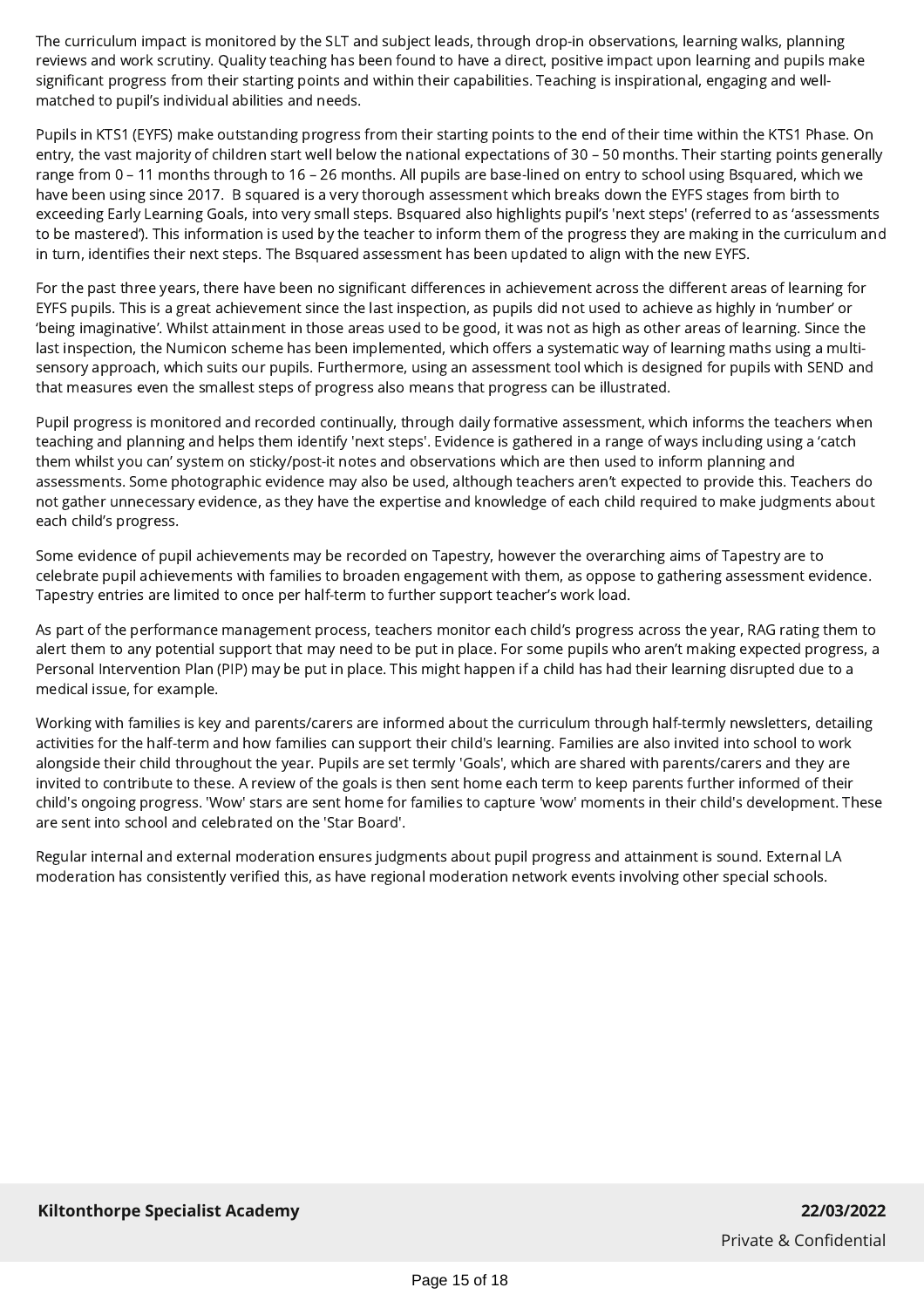# Sixth Form

# JUDGEMENT



#### Aims

- To support our young people's personal development in every aspect, ensuring students feel safe, secure, stimulated and happy.
- To provide a broad, balanced and fully inclusive curriculum, which meets each student's individual needs, ensuring students make excellent progress in their learning and development relative to their starting points (article 29 RRSA). To ensure the provision for the post 16 students is innovative, strong and personalised.

The post 16 curriculum is determined by the needs and desires of the students and their families. All students have individual programmes. At present there are 6 class groups across the Upper school who have Post 16 students within them and there are 2 curriculum pathways for these students to follow.

#### Intent

The curriculum plan, design and implementation give students the knowledge, self-belief and cultural capital they need, preparing them for what comes next in their lives. This might look different depending on student's individual needs, interests and experiences. The curriculum has been developed around the Preparation for Adulthood agenda which is to support young people into adulthood with paid employment, good health, independent living options, friends, relationships and community inclusion. Students engage in various learning opportunities to develop independence, confidence and communication with others.

Students who are working below Entry Level 1 are based within the KTS3 and KTS+ building and follow the Developmental Curriculum (see EYFS document). The curriculum has a strong focus on enjoyment, engagement, communication, independence, self-help and self-regulation, resilience, behaviour for learning, and early literacy and numeracy skills. Students continue to have access to the outside learning areas, sensory and therapy rooms.

Students who are able to achieve Entry Level 1 and above are based within the High Hills site and follow the more formal 16-19 Study Programme. Emphasis is based upon vocational learning and learning for life. Learners are encouraged to demonstrate their ability to apply their skills, knowledge and understanding in practical, real life opportunities in the wider community through volunteering, work experience and visits to promote independence and choice. The Study programme offers learners the opportunity to work in the School Café, the school's online shop, Local Farm and JCUH. Our aim is to promote independence as well as preparing learners for post school provision, including employment.

The KTS Curriculum is sequential and ambitious and fully reflects the needs of our students. We constantly reflect and add/tweak it to ensure it contains the most up-to-date 'best practice'. Staff work in unison with a host of other agencies to deliver holistic, personalised programmes for the students e.g. - SALT, OT, HI Service and Physiotherapist.

## Implementation

## The Developmental Study Programme includes:

Accreditation English and Maths ASDAN Personal Progress. Completed through participation in Communication, Language and Literacy and Mathematics sessions

Work Experience, conducted through enterprise activities.

Accreditation in Independent Living through ASDAN Personal Progress

Expressive Art and Design

**Kiltonthorpe Specialist Academy 22/03/2022**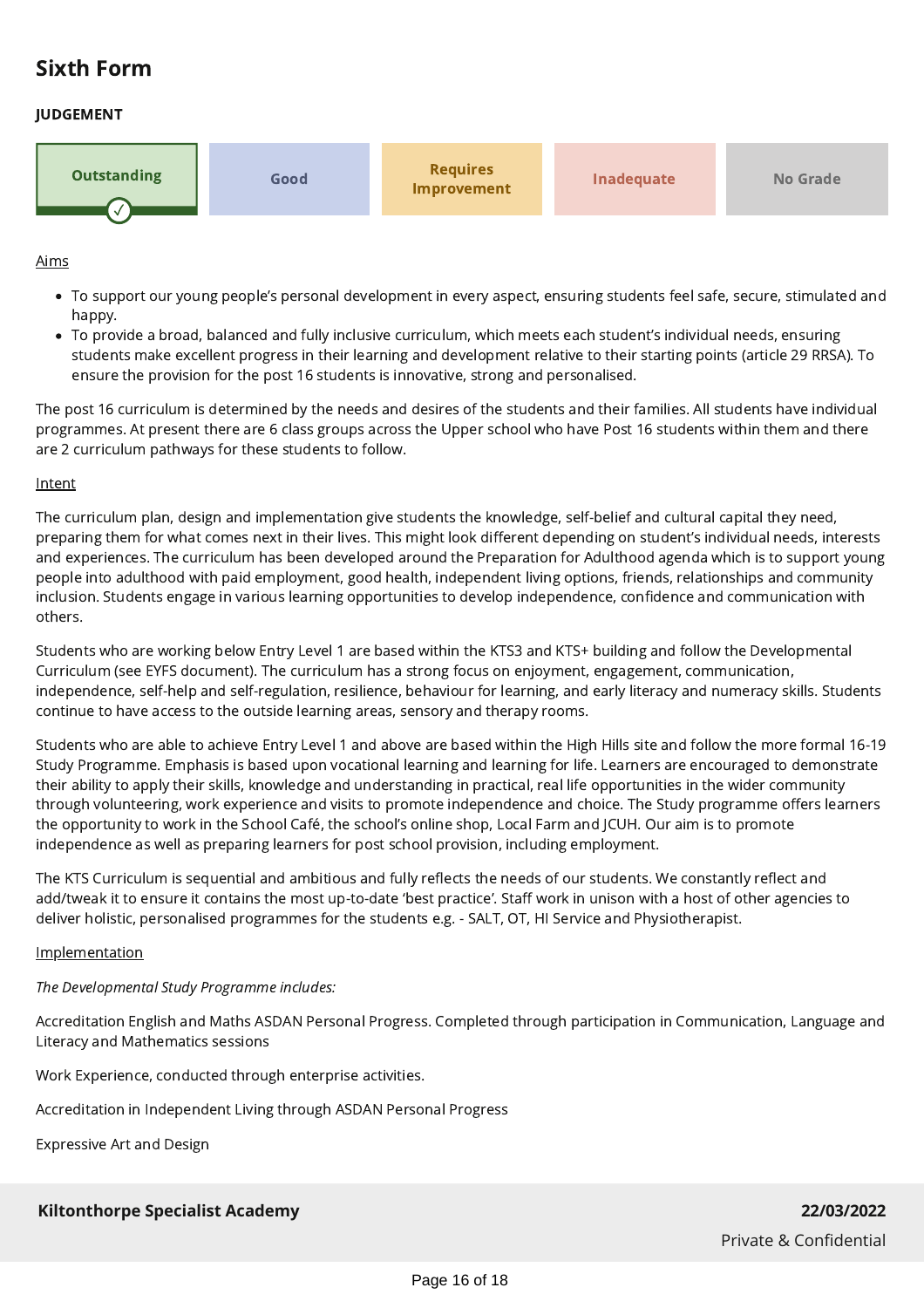## Understanding the World

#### Physical – including therapies

PSED

Preparation for Adulthood sessions focussing on the 4 key aspects (Health, Employment, Independent Living and Community Inclusion)

Preparation for Adulthood (PfA) covers the four areas of the Department for Education agenda, which is embedded within each students EHCP. The outcomes need to be personalised and focus on each students' aspirations and supporting realistic life opportunities. PfA is embedded within the Developmental Study Programme with teachers planning possible cross curricular links within their curriculum delivery. See PfA planning document for more information.

#### The Formal Study Programme includes:

Accreditation in Functional Skills English and Maths

Work Experience, which is bespoke to the individual's interests. The 16-19 study programme incorporates the Gatsby standards to deliver quality careers and enterprise provision through recognised career and work place opportunities.

Vocational Pathway subjects, bespoke to the individuals interests and includes enterprise experiences

Leisure experiences

Accreditation in Independent Living and Employability

Preparation for Adulthood sessions focussing on the 4 key aspects (Health, Employment, Independent Living and Community Inclusion) See below for more details.

Preparation for Adulthood covers the four areas of the Department for Education agenda, which is embedded within each students EHCP. The outcomes need to be personalised and focus on each students' aspirations and supporting as independent life as possible. PfA is taught as 4 stand-alone lessons for the more formal 16-19 Study Programme. Teachers are aware of PfA outcomes in all lessons and ensure to show cross curricular links within their planning.

Each student has a PfA display board covering the 4 areas and evidence is collected as sticky notes directly on to the board, these are then transferred into the yellow folders with any other evidence throughout the term.

Teachers plan, manage and evaluate the study programme so that learners undertake highly individualised and challenging learning that builds on their prior attainment, meets all the requirements of 16 to 19 provision and prepares them very well for their own individual adulthood. Lesson observations and work scrutiny confirm excellent learning and teaching. (Evidence: Lesson Observation data).

All students will have encounters and engagement with employers, colleges and day services throughout their time at KTS. These are individual to the students needs, wants and interests and gained through the high-quality impartial career's advice and guidance (Benchmarking against the Gatsby targets 100% of all targets met.). This helps our young people and their families to make informed choices regarding aspirational and realistic post school provision. It also informs the vocational pathway options for those students following the Study Programme, to ensure they are gaining qualifications in their area of interest.

Covid19 posed some major challenges and has prompted us to work differently with our students. For the Developmental Study Programme school has a bank of videos, online learning resources and activities which have been shared with our young people at home to ensure they are still progression and achieving their accreditation units. Those students following the more Formal 16-19 Study Programme have accessed videos, online learning and activities to ensure they are progressing and achieving, but in addition have attended online sessions with external employers and advisers in areas such as apprenticeships, work related learning, college etc.

## Impact

Teaching is outstanding for our Post 16 students where students are able to make excellent progress. The teaching practitioners within the Upper School have an extensive knowledge and understanding of the Post 16 curriculum and have a